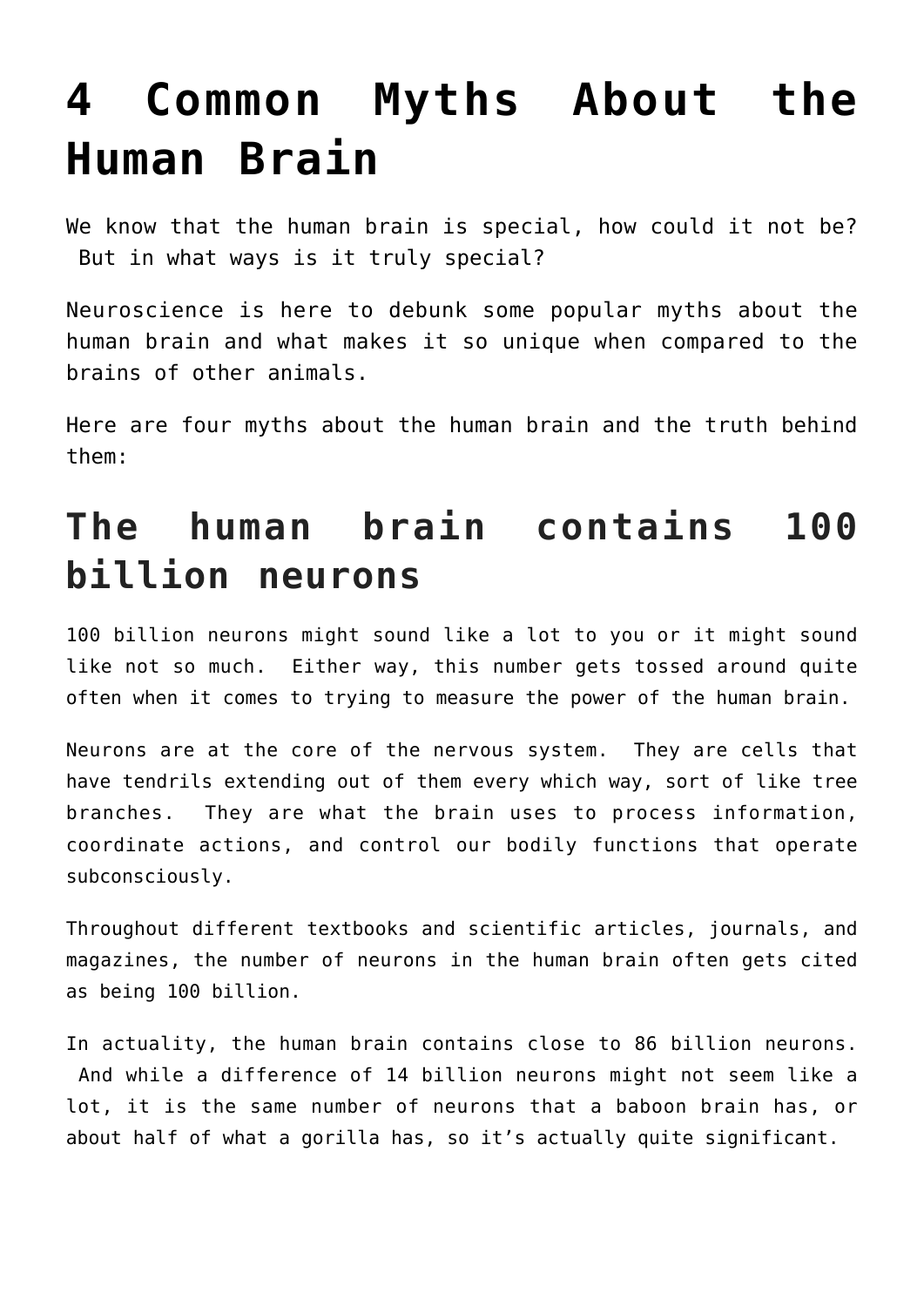### **Bigger is better**

The size of a brain in any animal is not particularly useful for trying to determine the actual power of the brain. Related species might have correlations between brain size and functional cognitive capacity, but when comparing different species, this argument doesn't stand on its own.

For example, a cow's brain is much larger than any type of monkey's brain, but they show much less cognitive capability than practically any sort of primate.

When it comes to humans, the best way to compare brain size to brain power is by looking at the brains of larger mammalian species, like the whale or the elephant. On average, a human brain weighs about three pounds, while a sperm whale's brain can weigh up to 17 pounds. Which begs the question, if size determines brain power, then why are whales not cognitively superior to us?

## **The human brain is the largest brain relative to body size**

This myth has been around for quite some time, as Aristotle wrote in 335 BC: "Of all the animals, man has the brain largest in proportion to his size." While this might seem to make sense because of our perceived brain power compared to other species, the human brain-to-body ratio is actually quite similar to other species.

At 1/40, our ratio is much larger than the elephant's, which comes in at 1/560. But when compared to a mouse, it's about the same, and when compared to most birds, it's even less, as they sit around 1/12.